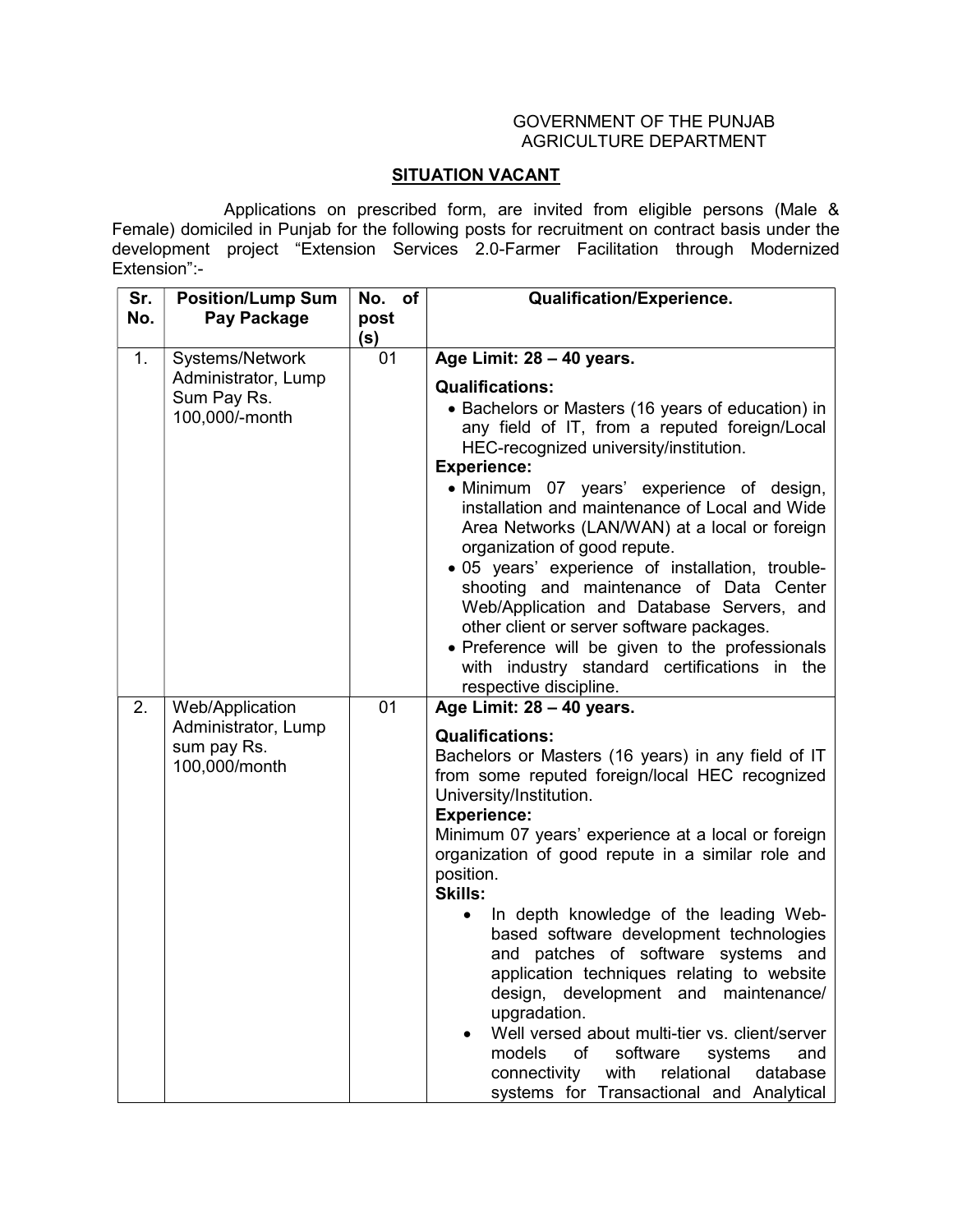| 3.<br>Database                                          |    |                                                                                                                                                                                                                                           |
|---------------------------------------------------------|----|-------------------------------------------------------------------------------------------------------------------------------------------------------------------------------------------------------------------------------------------|
|                                                         |    | installation packages and guidelines for new<br>releases and patches of software systems<br>and applications.                                                                                                                             |
|                                                         | 01 | Age Limit: 28 - 40 years.                                                                                                                                                                                                                 |
| Administrator, Lump<br>Sum Pay<br>Rs.100,000/month      |    | <b>Qualifications:</b>                                                                                                                                                                                                                    |
|                                                         |    | Bachelors or Masters (16 Years) in any field<br>of IT from some reputed foreign/Local HEC<br>recognized University/institution.                                                                                                           |
|                                                         |    | <b>Experience:</b>                                                                                                                                                                                                                        |
|                                                         |    | Minimum 07 years at a local or foreign<br>organization of good repute in a similar role<br>and position. Preference will be given to the<br>professionals<br>industry<br>with<br>standard<br>certifications in the respective discipline. |
| 4.<br>NOC Operator, Lump                                | 02 | Age Limit: 24 - 35 years.                                                                                                                                                                                                                 |
| month                                                   |    | <b>Qualifications:</b>                                                                                                                                                                                                                    |
|                                                         |    | • Bachelors or Masters (16 years) in any field of<br>foreign/Local<br>from<br>reputed<br>HEC-<br>IT.<br>a<br>recognized university/institution.<br><b>Experience:</b>                                                                     |
|                                                         |    | • Minimum 03 years experience of design,<br>installation and maintenance of Local and Wide<br>Area Networks (LAN/WAN) at a local or foreign<br>organization or good repute.                                                               |
|                                                         |    | with industry standard certifications in the<br>respective discipline.                                                                                                                                                                    |
| 5.<br>Manager Finance                                   | 01 | Maximum age: 50 years<br>$\bullet$                                                                                                                                                                                                        |
|                                                         |    | <b>Qualifications:</b>                                                                                                                                                                                                                    |
|                                                         |    | M.B.A (Finance) M.Com / ACMA<br>or                                                                                                                                                                                                        |
| Allowance<br>Rs.<br>@                                   |    |                                                                                                                                                                                                                                           |
| Sum Pay Rs. 45,000/-<br><b>BPS-18</b><br>$+$<br>Project |    | • Preference will be given to the professionals                                                                                                                                                                                           |

## NOTE

- 1. The employees of Government/Semi-Government/Autonomous Bodies working under the administrative control of Punjab Government are not entitled to apply against the above mentioned posts.
- 2. Relaxation in upper age limit is not admissible.
- 3. 05 years relaxation in upper age limit is admissible for the post at Sr. No. 5.